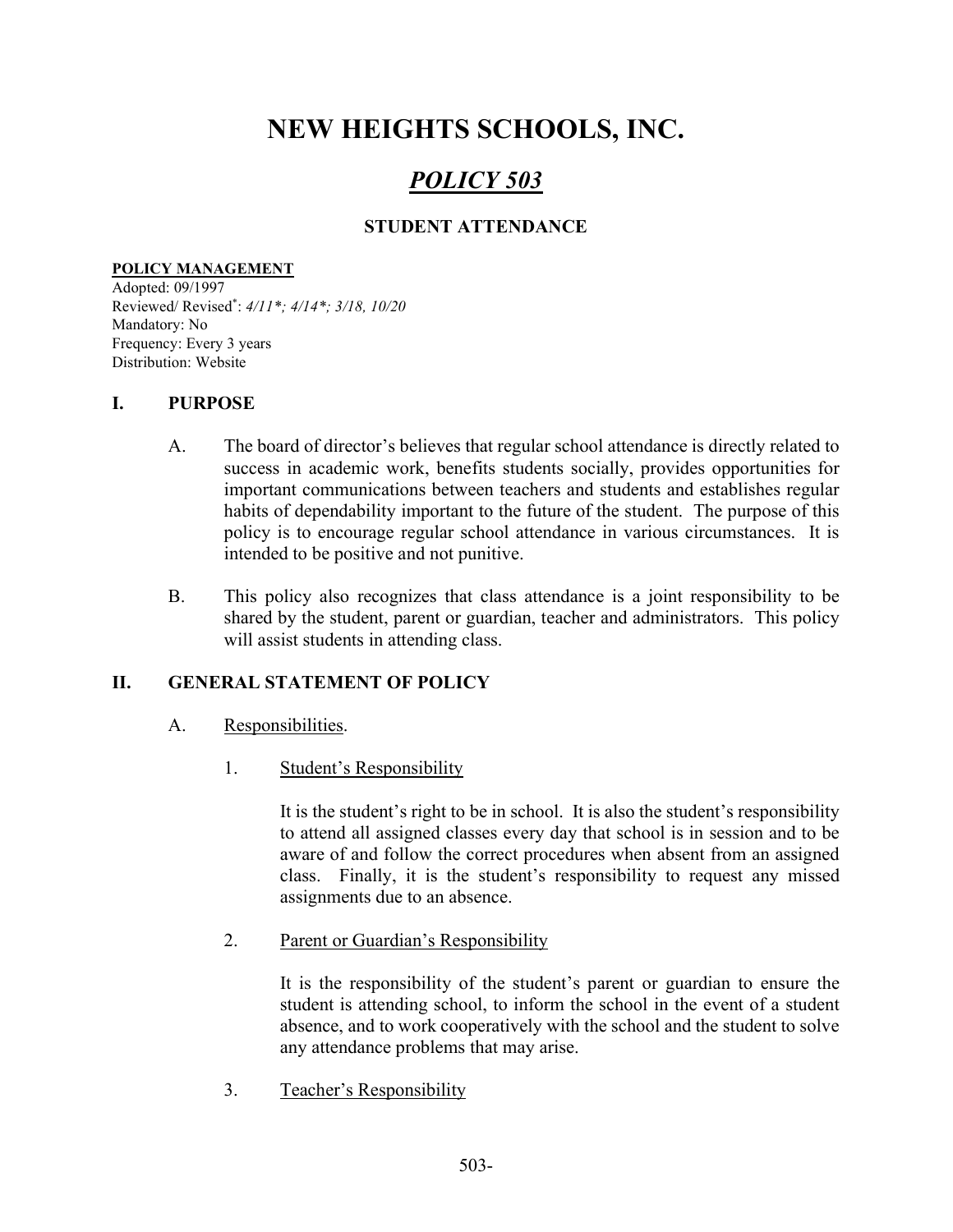It is the teacher's responsibility to take daily attendance and to maintain accurate attendance records in each assigned class. It is the teacher's responsibility to be familiar with all procedures governing attendance and to apply these procedures uniformly. It is also the teacher's responsibility to provide any student who has been absent with any missed assignments upon request. Finally, it is the teacher's responsibility to work cooperatively with the student's parent or guardian and the student to solve any attendance problems that may arise.

#### 4. Administrator's Responsibility

- a. It is the administrator's responsibility to require students to attend all assigned classes. It is also the administrator's responsibility to be familiar with all procedures governing attendance and to apply these procedures uniformly to all students, to maintain accurate records on student attendance and to prepare a list of the previous day's absences stating the status of each. Finally, it is the administrator's responsibility to inform the student's parent or guardian of the student's attendance and to work cooperatively with them and the student to solve attendance problems.
- b. In accordance with Minnesota Compulsory Instruction Law, Minn. Stat. § 120A.22, the students of the school are REQUIRED to attend all assigned classes every day school is in session, unless the student has been excused by the school from attendance because the student has already completed state and school standards required to graduate from high school, has withdrawn, or has a valid excuse for absence.

#### B. Attendance Procedures.

Attendance procedures shall be presented to the board of director's for review and approval. When approved by the board of director's, the attendance procedures will be included as an addendum to this policy.

## 1. Excused Absences

- a. To be considered an excused absence, the student's parent or legal guardian may be asked to verify, in writing, the reason for the student's absence from school. A note from a physician or a licensed mental health professional stating that the student cannot attend school is a valid excuse.
- b. The following reasons shall be sufficient to constitute excused absences:
	- (1) Illness.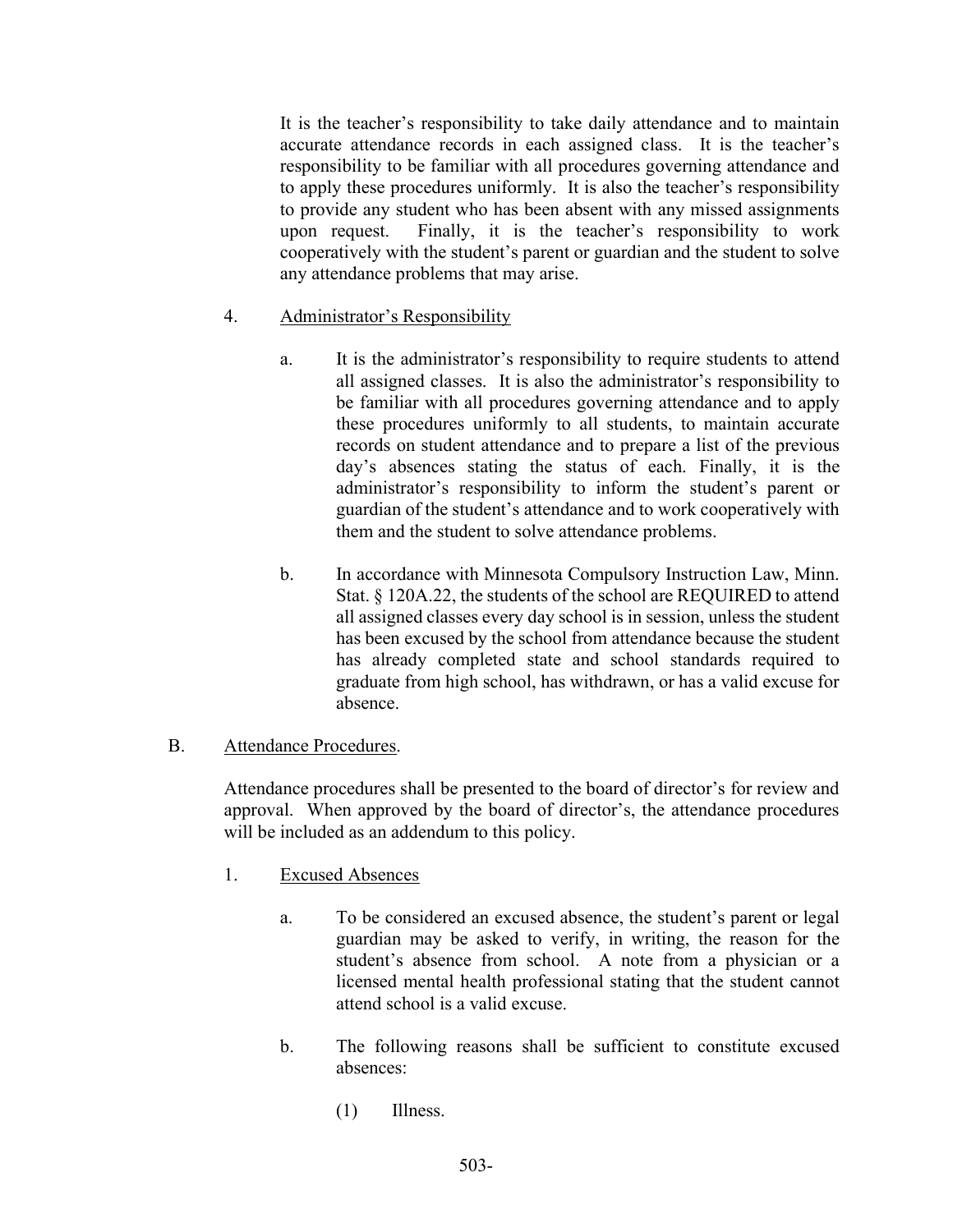- (2) Serious illness in the student's immediate family.
- (3) A death or funeral in the student's immediate family or of a close friend or relative.
- (4) Medical, dental, or orthodontic treatment or a counseling appointment.
- (5) Court appearances occasioned by family or personal action.
- (6) Religious instruction not to exceed three hours in any week.
- (7) Physical emergency conditions such as fire, flood, storm, etc.
- (8) Official school field trip or other school-sponsored outing.
- (9) Removal of a student pursuant to a suspension. Suspensions are to be handled as excused absences and students will be permitted to complete make-up work.
- (10) Family emergencies.
- (11) Active duty in any military branch of the United States.
- (12) A student's condition that requires ongoing treatment for a mental health diagnosis.

#### b. Consequences of Excused Absences

- (1) Students whose absences are excused are required to make up all assignments missed or to complete alternative assignments as deemed appropriate by the classroom teacher.
- (2) Work missed because of absence must be made up within a reasonable timeframe upon the student's return to school. Any work not completed within this period shall result in "no credit" for the missed assignment. However, the building principal or the classroom teacher may extend the time allowed for completion of make-up work in the case of an extended illness or other extenuating circumstances.
- 2. Unexcused Absences
	- a. The following are examples of absences which will not be excused: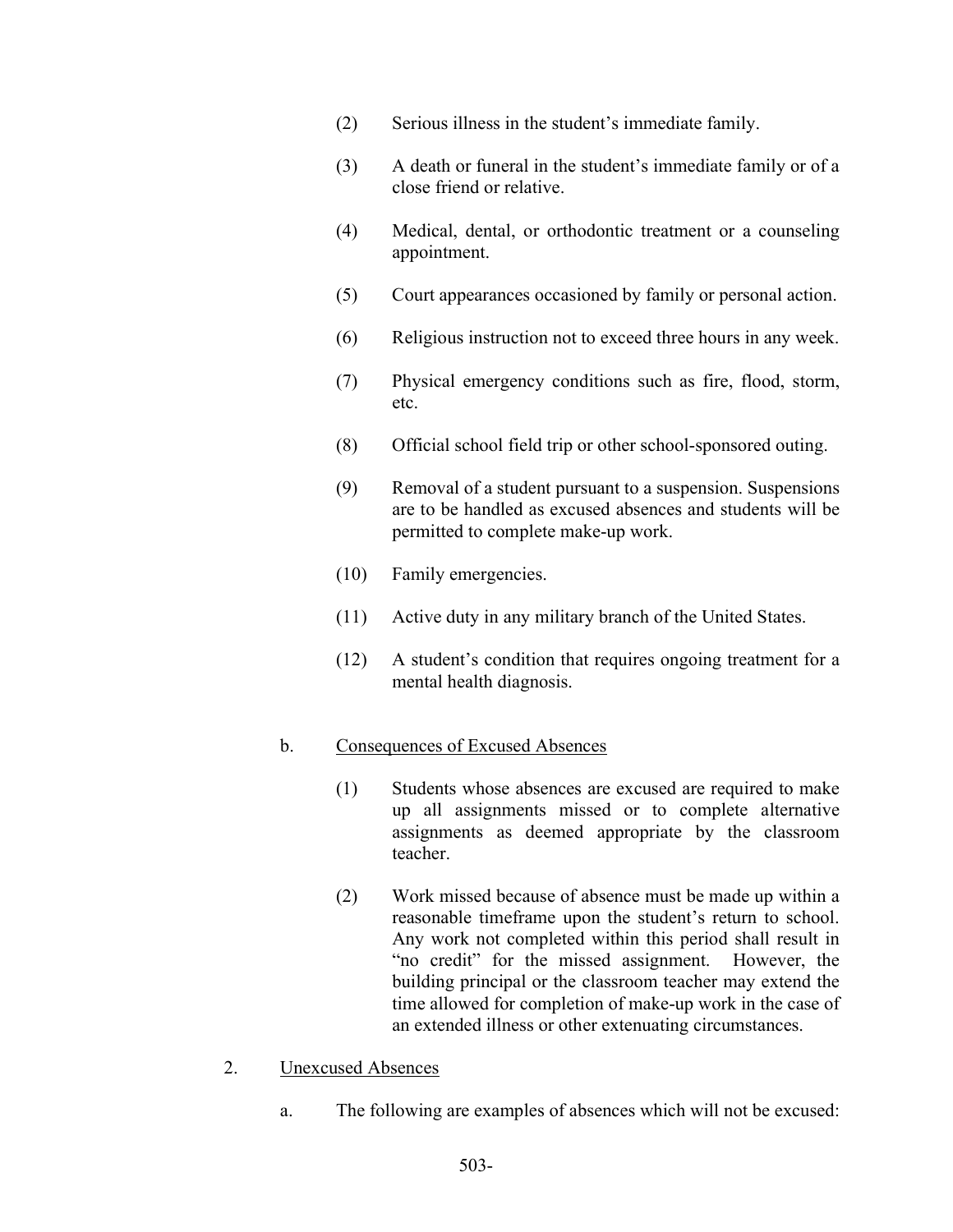- (1) Truancy. An absence by a student which was not approved by the parent and/or the school.
- (2) Any absence in which the student failed to comply with any reporting requirements of the school's attendance procedures.
- (3) Work at home.
- (4) Work at a business, except under a school-sponsored work release program.
- (5) Vacations with family.
- (6) Personal trips to schools or colleges.
- (7) Any other absence not included under the attendance procedures set out in this policy.

#### b. Consequences of Excessive Absences

- (1) Absences resulting from official suspension will be handled in accordance with the Pupil Fair Dismissal Act, Minn. Stat. §§ 121A.40-121A.56.
- (2) Days during which a student is suspended from school shall not be counted in a student's total cumulated unexcused absences.
- (3) In cases of recurring unexcused absences, the administration may also request the county attorney to file a petition with the juvenile court, pursuant to Minnesota statutes.
- (4) Students with unexcused absences shall be subject to discipline in the following manner:

 a. Following an unexcused absence, classroom teachers will use individual discretion to decide when make-up work will no longer be accepted. (A general guideline would be after 2 weeks following an absence.) A reasonable effort shall be made by teachers to inform a student of his/her missing work and, in some cases, develop a plan of action for completing the work.

b. After 8 cumulative absences in a semester, administration may impose the loss of academic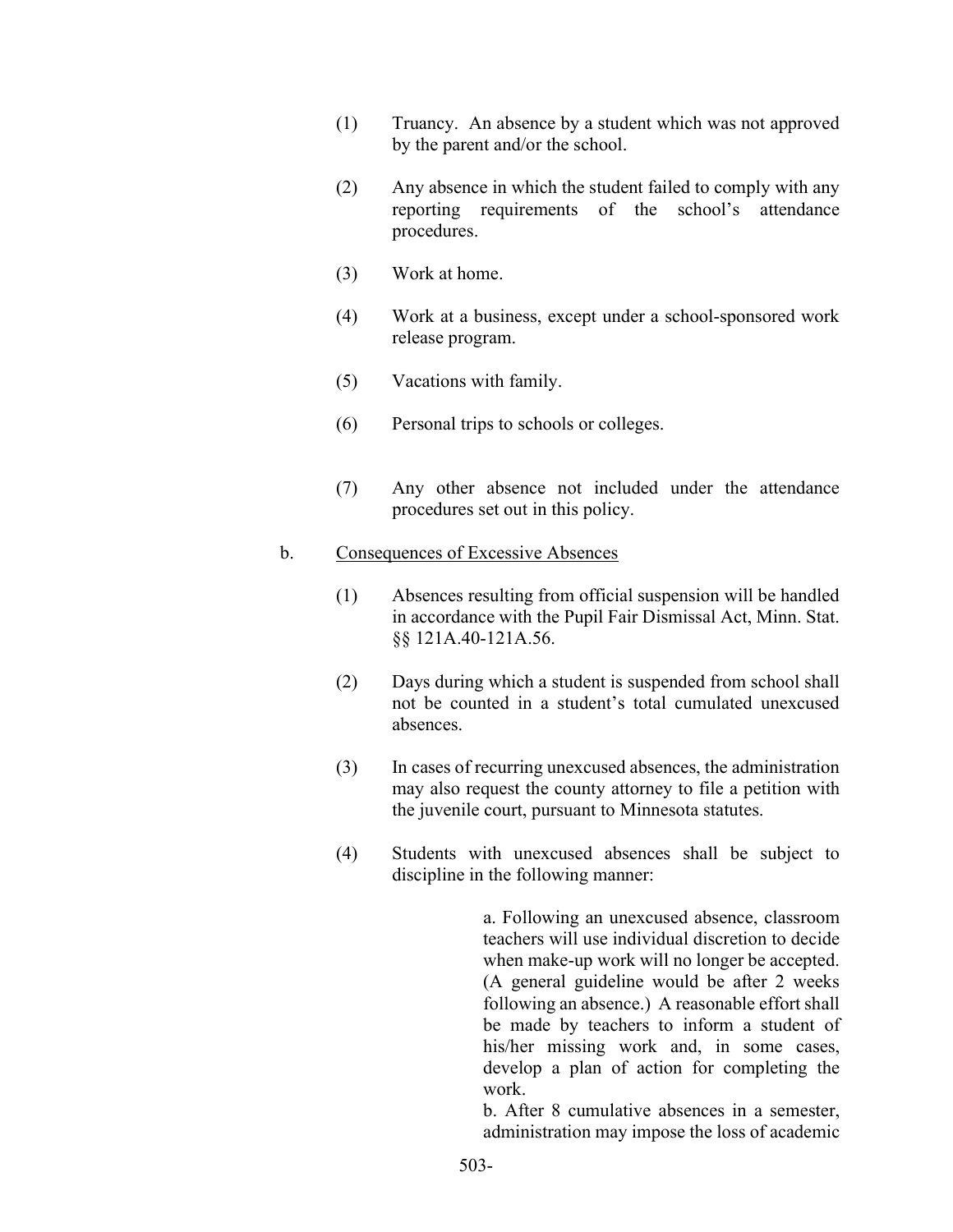credit in the class or classes from which the student has been absent. Parents will be notified when loss of credit results from excessive absence and may file a written appeal regarding the loss of credit with the school's Academic Review Committee.

 c. If the result of a grade reduction or loss of credit has the effect of an expulsion, the school district will follow the procedures set forth in the Pupil Fair Dismissal Act, Minn. Stat. §§ 121A.40-121A.56.

- C. Tardiness.
	- 1. Definition: Students are expected to be in their assigned area at designated times. Failure to do so constitutes tardiness.
	- 2. Procedures for Reporting Tardiness
		- a. Students tardy at the start of school must report to the school office for an admission slip.
		- b. Tardiness between periods will be handled by the teacher and recorded in the school's attendance reporting system (currently JMC).
	- 3. Excused Tardiness

Valid excuses for tardiness are:

- a. medically verifiable illness;
- b. serious illness in the student's immediate family;
- c. a death or funeral in the student's immediate family or of a close friend or relative;
- d. verifiable medical, dental, orthodontic, or mental health treatment;
- e. court appearances occasioned by family or personal action;
- f. physical emergency conditions such as fire, flood, storm, etc;
- g. any tardiness for which the student has been excused in writing by an administrator or faculty member.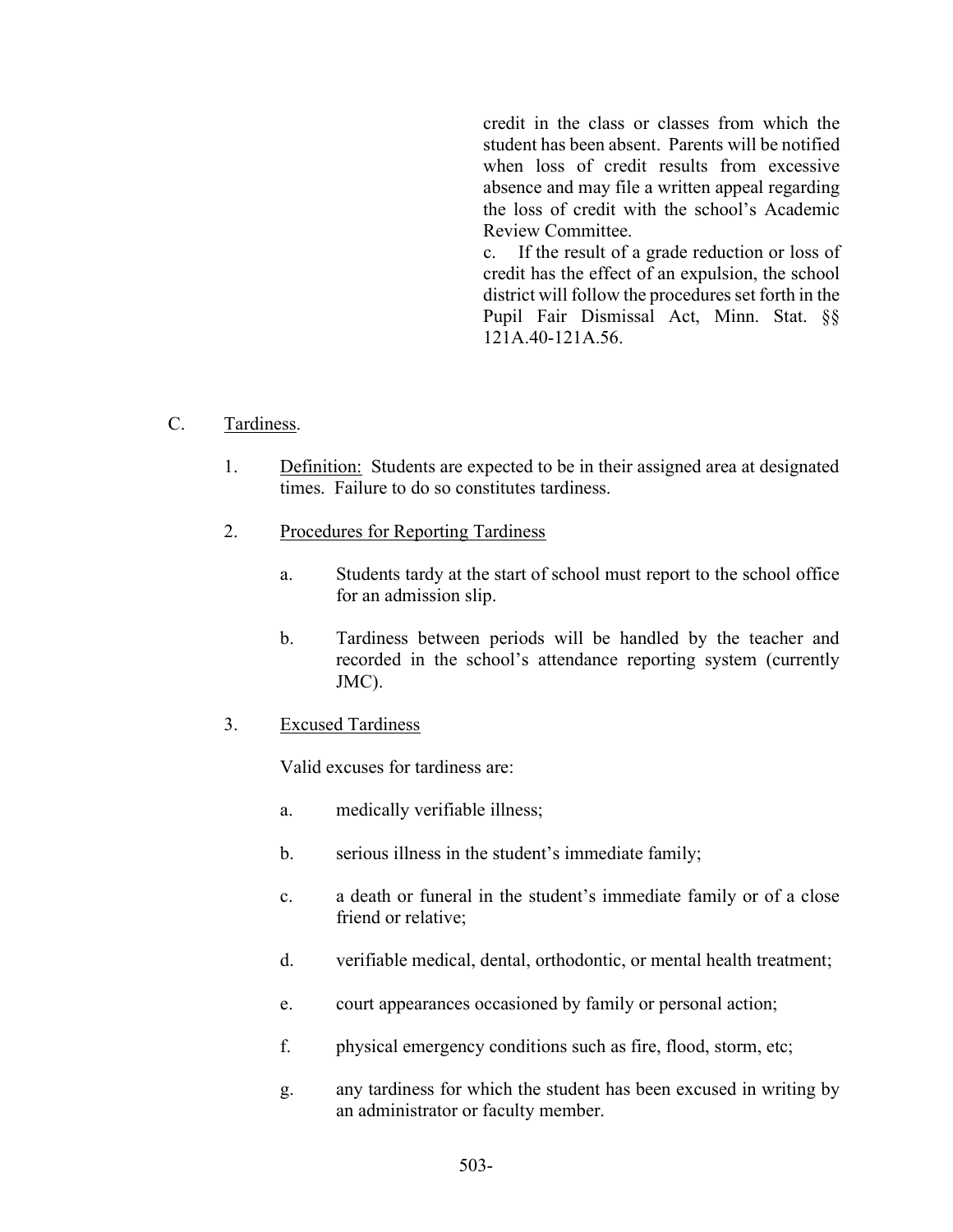- 4. Unexcused Tardiness
	- a. An unexcused tardiness is failing to be in an assigned area at the designated time class period commences without a valid excuse.
	- b. Consequences of tardiness may include detention after three unexcused tardies. In addition three unexcused tardies are equivalent to one unexcused absence.

## D. Participation in Extracurricular Activities and School-Sponsored On-the-Job Training Programs.

- 1. This policy applies to all students involved in any extracurricular activity scheduled either during or outside the school day and any school-sponsored on-the-job training programs.
- 2. School-initiated absences will be accepted and participation permitted.
- 3. A student may not participate in any activity or program if he or she has an unexcused absence from any class during the day.
- 4. If a student is suspended from any class, he or she may not participate in any activity or program that day.
- 5. If a student is absent from school due to medical reasons, he or she must present a physician's statement or a statement from the student's parent or guardian clearing the student for participation that day. The note must be presented to the coach or advisor before the student participates in the activity or program.

## III. DISSEMINATION OF POLICY

Copies of this policy shall be made available to all students and parents at the commencement of each school year. This policy shall also be available upon request in the school office.

## IV. REQUIRED REPORTING

#### A. Continuing Truant

 Minn. Stat. § 260A.02 provides that a continuing truant is a student who is subject to the compulsory instruction requirements of Minn. Stat. § 120A.22 and is absent from instruction in a school, as defined in Minn. Stat. § 120A.05, without valid excuse within a single school year for:

1. Three days if the child is in elementary school; or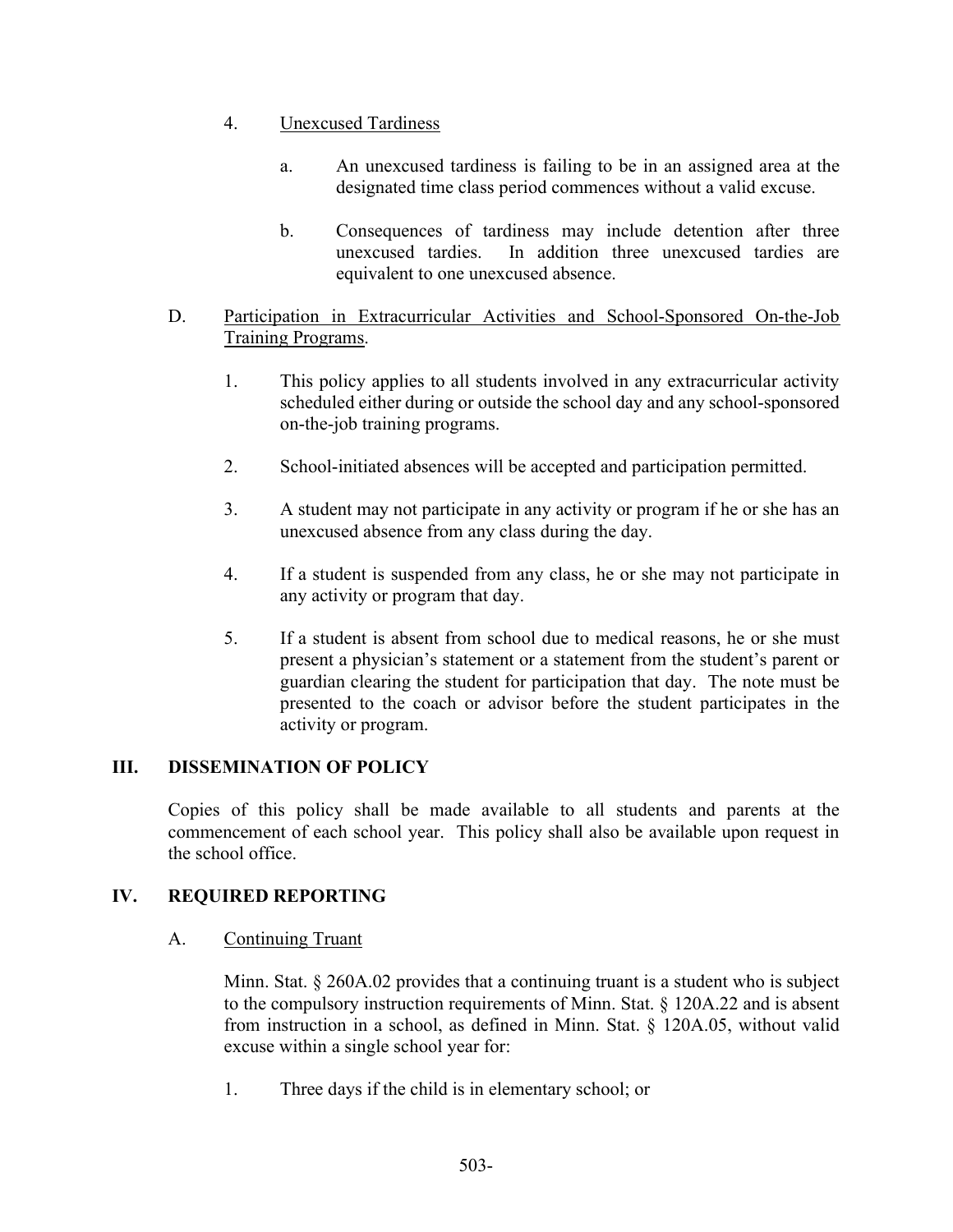- 2. Three or more class periods on three days if the child is in middle school, junior high school, or high school.
- B. Reporting Responsibility.

When a student is initially classified as a continuing truant, Minn. Stat. § 260A.03 provides that the school attendance officer or other designated school official shall notify the student's parent or legal guardian, by first class mail or other reasonable means, of the following:

- 1. That the child is truant;
- 2. That the parent or guardian should notify the school if there is a valid excuse for the child's absences;
- 3. That the parent or guardian is obligated to compel the attendance of the child at school pursuant to Minn. Stat. § 120A.22 and parents or guardians who fail to meet this obligation may be subject to prosecution under Minn. Stat. § 120A.34;
- 4. That this notification serves as the notification required by Minn. Stat. § 120A.34;
- 5. That alternative educational programs and services may be available in the resident district;
- 6. That the parent or guardian has the right to meet with appropriate school personnel to discuss solutions to the child's truancy;
- 7. That if the child continues to be truant, the parent and child may be subject to juvenile court proceedings under Minn. Stat. Ch. 260;
- 8. That if the child is subject to juvenile court proceedings, the child may be subject to suspension, restriction, or delay of the child's driving privilege pursuant to Minn. Stat. § 260C.201; and
- 9. That it is recommended that the parent or guardian accompany the child to school and attend classes with the child for one day.
- C. Habitual Truant
	- 1. A habitual truant is a child under the age of 17 years who is absent from attendance at school without lawful excuse for seven school days if the child is in elementary school or for one or more class periods on seven school days if the child is in middle school, junior high school, or high school, or a child who is 17 years of age who is absent from attendance at school without lawful excuse for one or more class periods on seven school days and who has not lawfully withdrawn from school.